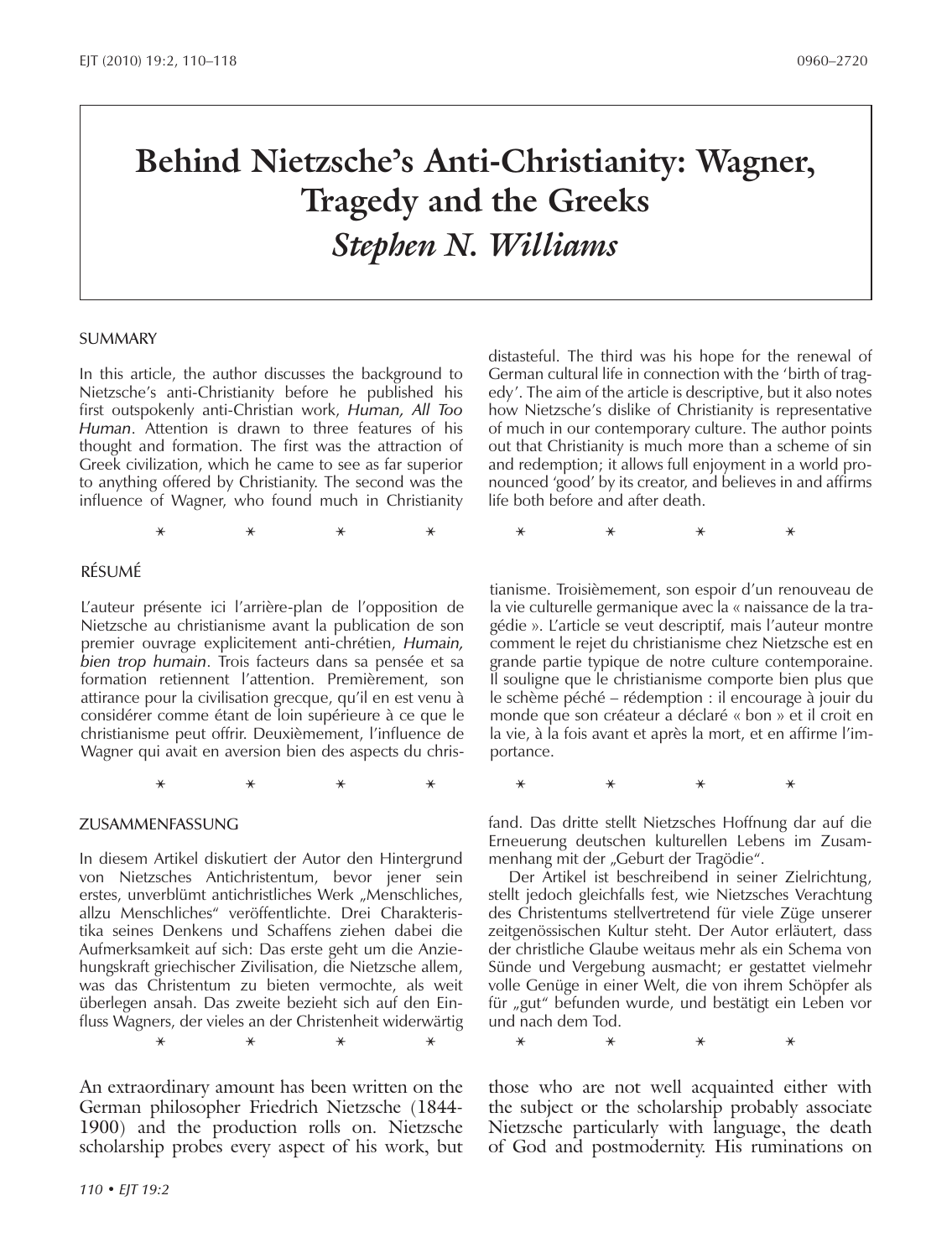metaphor, truth and perspective in a post-theistic world are widely regarded as heralding postmodernity and his anti-Christianity apparently owes something to an anti-realist view of truth and of language. We might wonder to what extent being anti-realist entails being anti-Christian, and which might be the cause, which the consequence, of the other. Whatever we conclude, it seems that in Nietzsche's thought the death of God is logically allied to the breakdown of a view that holds together language, meaning and truth in some sort of schematic correspondence. Many who are unfamiliar with his work probably assume that part of Nietzsche's reason for rejecting Christianity lies in his rejection of a belief in objective truth and that this rejection, in turn, is accounted for by his view of language.

I have no wish to contest this account at such a level of generality; in fact, I shall not be addressing it at all. But there is a background to Nietzsche's anti-Christianity that we need to bring to the foreground if we want to understand it correctly. Nietzsche was born in 1844 into a fairly conventionally pious Lutheran family, as far as we can tell. He lost his father, a Lutheran pastor, of whom he was very fond, before he was five years old and other deaths followed in the household. He seems to have been an extraordinarily sensitive soul. During his teenage years he began to drift away from his inherited faith. Why this happened is a matter for some debate, although there is nothing mysterious about it, given the intellectual climate in Nietzsche's day. We can not be sure at what point we should begin to talk of him as an atheist but such a description is applicable, if not during his school and teen years, at least very early in his university years. After completing his academic studies, he was appointed very young, and without having attained statutory professional qualifications, to a chair in Classical philology in Basle, but he was pensioned off in 1879, after ten years, on grounds of ill-health. The next ten years were spent wandering from place to place in Europe. Early in 1889, he suffered a mental collapse from which he never recovered and he died in 1900. It was during that last decade that, unknown to him, his fame began to spread dramatically.<sup>1</sup>

In one of his last published works, Nietzsche proclaimed himself *The Antichrist*, a designation preferable, I think, to 'the anti-Christian', although this too is a possible translation of the German *Der Antichrist*. Linguistically, this is an adversarial and apparently negative self-description. But it would

be wrong to understand Nietzsche's anti-Christianity as negative, at least in its earliest roots. He was immensely attracted by the Classical, especially Greek, world to which he was exposed as a schoolboy. In this connection, I want to survey briefly the constellation of elements mentioned in the title of this article: Wagner, tragedy and the Greeks. I hope to indicate how and why they drew Nietzsche away from Christianity to the point of antipathy or virtual antipathy *before* his explicit and celebrated anti-Christian writings were written, starting with *Human, All Too Human* in 1878. In conclusion, I will make some brief remarks on the significance of this account.<sup>2</sup>

## **The Greeks**

This is how the philosopher Hegel (1770-1831) spoke when he was a head teacher in Nuremberg in the days before he rose to philosophical fame:

The foundation of higher study must be and remain Greek literature in the first place, Roman in the second. The perfection and glory of those masterpieces must be the spiritual bath, the secular baptism that first and indelibly attunes and tinctures the soul in respect of taste and knowledge… A general, perfunctory acquaintance with the ancients is not sufficient; we must take up our lodging with them so that we can breathe their air, absorb their ideas, their manners…and become at home in this world – the fairest that ever has been…where the human spirit emerges like a bride from her chamber, endowed with a fairer naturalness, with freedom, depth and serenity… The works of the ancients contain the most noble food in the most noble form: golden apples in silver bowls. They are incomparably richer than all the works of any other nation and of any other time.3

Greece so fascinated intellectual Germany in the latter part of the eighteenth and in the nineteenth centuries that Eliza Marian Butler was inspired to write a superb characterization of this phenomenon under the title of *The Tyranny of Greece over Germany* (1935).4 Eighteenth century Germans, in the century before Bismarck forged the nation as a unified political entity, were often in search of an identity or a statement of identity. England had political freedoms and France a superior cultural style; but what did Germans have? Well, perhaps they had an affinity with a people and a culture that was historically peerless: the Greeks. Let the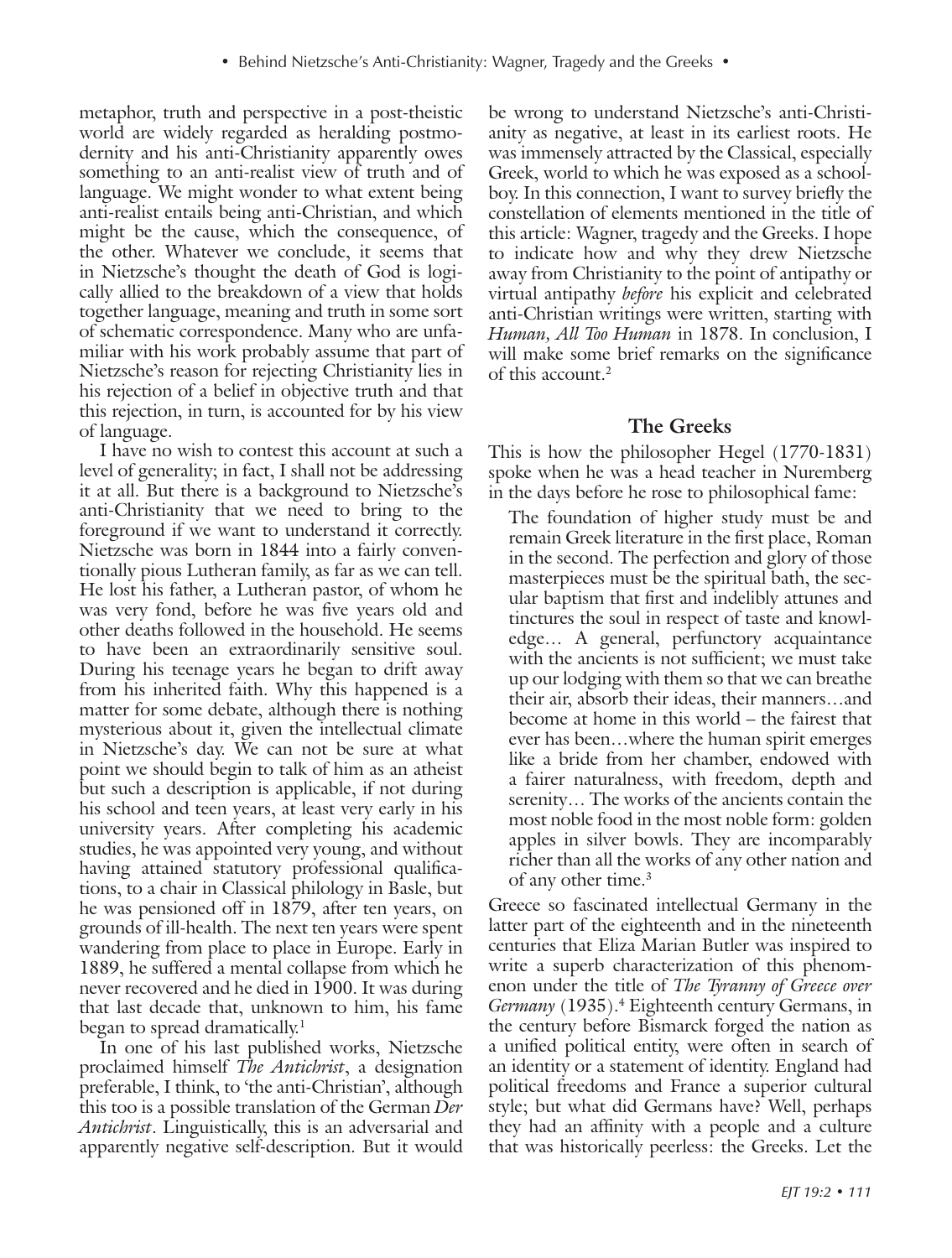Romans make their mark on the rest of Europe, which they have, but let Germany intellectually excavate Greece.5 So folk began to think. And they began to research. And they began to dream.

Nietzsche was initiated into this Graeco-German world in his schooldays in the celebrated school of Pforta in Prussian Saxony. What a world and what a loss! Of course, he read the poet Friedrich Schiller (1759-1805) though I am not sure if he read at that time Schiller's lament in 'The Gods of Greece':

Art thou, fair world, no more?

Return, thou virgin-bloom on Nature's face. Ah, only on the Minstrel's magic shore, Can we the footstep of sweet Fable trace! The meadows mourn for the old hallowing life; Vainly we search the earth of gods bereft And where the image with such warmth was rife,

A shade alone is left!<sup>6</sup>

Overall, Schiller's position on Christianity is not one of straightforward antagonism, but listen to how he goes on:

Cold from the North, has gone Over the flowers the blast that kill'd their May; And, to enrich the worship of the One, A universe of gods must pass away! Mourning, I search on yonder starry steeps, But thee no more, Selene,<sup>7</sup> there I see! And through the woods I call, and o'er the deeps,

No voice replies to me!

The poem contains a multitude of other equally poignant and insistent stanzas. But the person and the piece that most illuminate the attraction of Greece for Nietzsche in these early years is Friedrich Hölderlin (1770-1843), author of *Hyperion*. 'Nowhere has the longing for Greece been revealed in purer tones', Nietzsche wrote at the age of 17, referring to Holderlin's *Hyperion*, written just before the close of the eighteenth century.8 In 1885, aged 40, less than four years before his mental collapse, Nietzsche wrote: 'One is no longer at home anywhere; at last one longs back for that place in which alone one can be at home, because it is the only place in which one would want to be at home: the *Greek* world'.9 Those who know Hölderlin's poetry (as I do not) testify to its extraordinary power. A work like *Hyperion*, which is broadly poetic even if its genre is more technically something like a 'lyrical novella', exhibits a haunting power even in English translation.<sup>10</sup> It is

bathed in the atmosphere of nostalgia. The character, Hyperion, forms a friendship with Alabanda, with apparent overtones of a platonic homosexual relationship. Christians are supposed to love one another in Christ; Hyperion and Alabanda love one another in Greece, i.e., within the embrace of Greece and in the bond of longing for Greece. They read Plato arm in arm.

Plato's *Symposium* is an important source for interpreting *Hyperion*. While the question of Nietzsche's own homosexuality naturally arises at this point, I am not pursuing it, significant as it may be in terms of his rejection of Christianity.11 Diotima is the figure who forges the interesting connection between Plato's *Symposium* and Holderlin's *Hyperion*. In the *Symposium*, Diotima is the wise teacher of Socrates who instructs him on the nature of love and the supremacy of beauty. In Hölderlin's work, the eponymous Hyperion, after a painful break with his friend Alabanda, wanders over to Greece, the thought taking shape in his mind that he might fight for its liberation. Perhaps victory might lead to the birth of a new civilization, one that bathes in the light of ancient Greece, even though the ancient culture itself can never be reproduced. Anyway, Hyperion wanders into the arms of Diotima. She is a lovely woman, to put it mildly, at the very least an ideal of womanhood and of love. They love. But within Hyperion there is a force that will not allow her to detain him. He must go to fight for Greece. So they part in sorrow. After disillusionment following an unsuccessful war and a period of convalescence from his wounds (there is a happy reunion with Alabanda in the course of all this) Hyperion tries to return to Diotima. But she is gone. In mystical sorrow, she has etherealized and merged into that deeper unity, into the One, which Hyperion himself is basically seeking.

So what has he got left? Answer: the Germans. This is the bottom of the barrel. The mood of *Hyperion* changes as it reaches this conclusion. Hyperion has longed for Greece with the deepest spiritual longing that anyone can feel. Now he looks around at contemporary German culture. What does he find?

Barbarians from the remotest past, whom industry and science and even religion have made yet more barbarous, profoundly incapable of any divine emotion…offensive to every well-conditioned soul through the whole range from pretence to pettiness, hollow and tune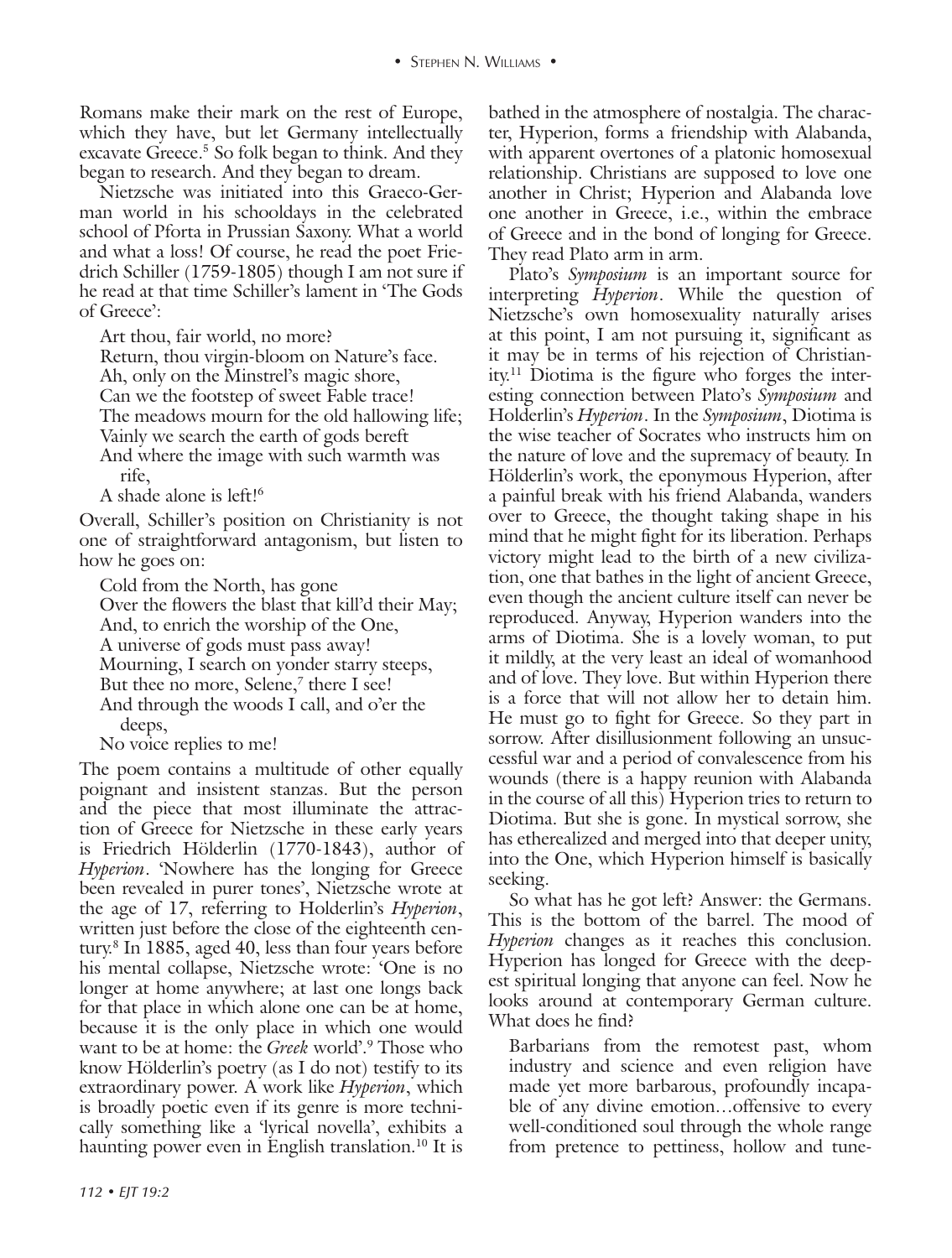less, like the shards of a discarded pot…It is a hard saying, and yet I speak it because it is the truth: I can think of no people more at odds with themselves than the Germans. You see artisans, but no men, thinkers, but no men, priests, but no men, masters and servants, but no men, minors and adults, but no men – is this not like a battlefield on which hacked-off hands and arms and every other member are scattered about, while the life-blood flows from them to vanish in the sand?12

Nietzsche read this in school and began to feel the same. Later in his life, now an author himself, if there was any subject that adduced his hatred as much as Christianity, it was contemporary Germanness. Hölderlin's *Hyperion* is extremely tame in its indictment compared to Nietzsche. For Nietzsche, it is Christianity that has ruined Germany. As he builds up to a furious crescendo in *The Antichrist,*  many years later, Nietzsche pounds away:

The Germans have robbed Europe of the last great cultural harvest Europe had to bring home – the harvest of Renaissance…Oh these Germans, what they have already cost us!<sup>13</sup>

The Renaissance is not the same as Greece, to be sure, and is doubtless closer to Rome, but it could have turned Germans in the right direction. What attraction does Greece hold for Nietzsche? Prosaically speaking, it is the ideal of free, sensuous, autonomous humanity realized in a culture. Greece is loved and interpreted from a male and an aristocratic point of view. Greek art and Greek religion, its beauty and its gods, nourish and shelter that ideal. Nietzsche soon comes to regard Christianity as their logical and historical antipodes.

But why should the Greek simply be an ideal? Can we do nothing about it today, in Nietzsche's day? Chipping away at Christianity is both futile and negative; an explosion is needed and a reconstruction. What is possible, not only for an individual such as Nietzsche, but for the culture of his day? Enter the Saviour. Name: Richard Wagner.

## **Wagner**

The year is 1876 and 1876 might swing history just as much as the year of Christ's alleged birth or resurrection. At least, so one individual (the composer Richard Wagner, 1813-1883) probably thought to himself and a few others probably felt much the same. Not Nietzsche, however. Before 1876 he had decided that 1876 was not going to

be such a good thing, but he waited for the year to arrive before making a public move. What are we talking about? 1876 was the year of the opening of the *Festspielhaus*, Wagner's opera-house in Bayreuth. This was Wagner's big year and the big year for Wagnerians. Nietzsche, who had previously affirmed the Wagnerian enterprise, decided instead that the age of decadence, which had dawned long ago, was prolonging itself.

I am not mocking Wagner. His impact has been far too great and serious to be mocked. I am adopting his point of view. Wagner is a colossal modern phenomenon. Has anyone in the arts so succeeded in transforming fantasy into reality? Wagner dreamt of a new world, a new culture rooted in his own work. And he began to create it. Fresh thinking about music and drama; fresh writing of opera – we are in the throes of cultural regeneration. So Wagner thought, wrote and composed. The 'holy German art' is burgeoning.<sup>14</sup> Plunging back into the past, more into medieval Germany than into classical Greece, Wagner came up with figures and stories that featured love and death, adultery and sacrifice – the whole romantic bundle. Poring over the music and the scores, more than one major composer wondered just how good this stuff was. You couldn't tell. But something immense was going on when the operas got on stage: Tchaikovsky, unsure how to estimate Wagner from a strictly musical point of view, had no doubt that something has got off the ground at Bayreuth that future generations would talk about.<sup>15</sup> The story of the Bayreuth project rumbles on into our own day.16 Wagner lives.17

Wagner designed his project as *Gesamtkunstwerk*, the plaiting together of the arts, especially musical and dramatic, in a project to renew German cultural life. What has this to do with Nietzsche? At one stage, he was captivated by Wagner's ambition. When he first heard Wagner's music, Nietzsche was not especially drawn by it. Then it hit him, including the famous Prelude to *Tristan and Isolde* of 1865. One of Wagner's biographers observes that

…its contemporary impact, its influence on the development of music, the powerful spell it exerted on literature and the visual arts, even its effects upon human thought and behaviour, were of an order achieved by few other single works in the history of art.<sup>18</sup>

What does it portend? Let us be prosaic again: longing, yearning, *Sehnen* is the spirit's aspira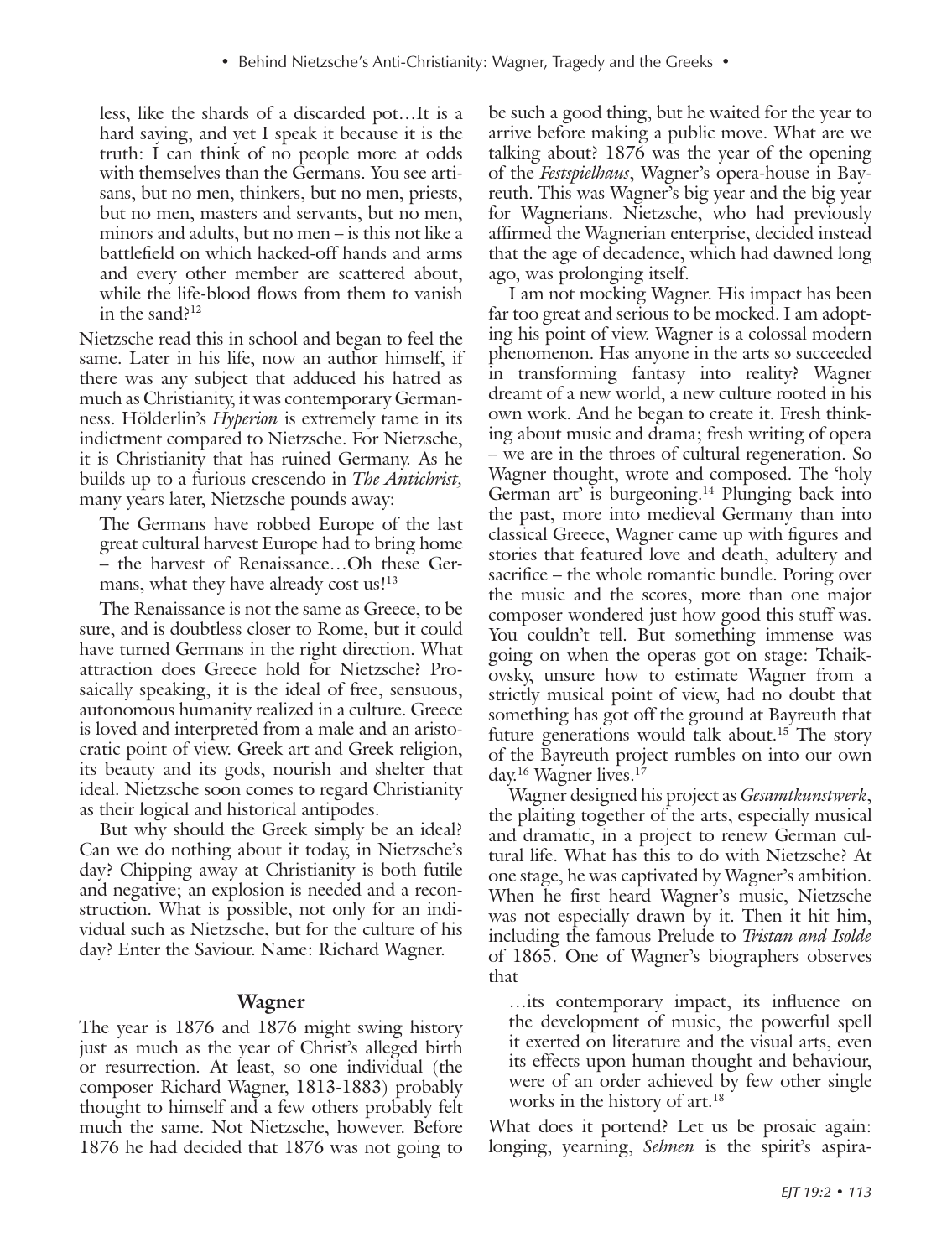tion. In the course of elucidating the novelty of this work, Ronald Taylor remarked that 'Wagner's *Tristan* split the musical world on the day of its first performance, and has done to ever since'.19 After conducting a performance of *Tristan and Isolde* one night, a famous conductor turned to his companion, walking home with him, and said: 'That is just not music any more'.20 The companion was none other than Thomas Mann, a man who pondered at length both the Wagner and the Nietzsche phenomena.

How does this illuminate Nietzsche's anti-Christianity? In musical and operatic terms, *Tristan and Isolde* is a searching Romantic exploration of the great themes of human life, those that ravage and beautify the soul, those in which religion was expert – until Wagner came along. He did not entirely displace religion, but he effectively displaced Christianity. Wagner was more or less an opponent of Christianity, at least in his earlier years. Christianity, said Wagner in *Art and Revolution*

…adjusts the ills of an honourless, useless and sorrowful existence of mankind on earth, by the miraculous love of God; who had not  $-$  as the noble Greek supposed – created man for a happy and self-conscious life upon this earth, but had imprisoned him in a loathsome dungeon; so as, in reward for the self-contempt that poisoned him therein, to prepare him for a posthumous state of endless comfort and inactive ecstasy. Man was therefore bound to remain in his deepest and unmanliest degradation…this accursed life was…the world of the devil, i.e., of the senses…21

What Nietzsche later wrote was greatly in accord with this. By the time Nietzsche met Wagner, Wagner had moved on intellectually from his earlier writings, but Nietzsche appreciated them. He appreciated something else even more: Wagner was determined to renew the cultural life of Germany and his works were to be the instruments of renewal.

Nietzsche came under Wagner's spell as he entered upon his academic career in Basle. No period in his life was happier than the days when he visited Wagner's home, not too far away, where he lived with Cosima, daughter of Franz Liszt, whom he had relieved of her husband, the conductor Hans von Bülow. Nietzsche was a frequent visitor; he and Wagner became very close. (Wagner was born in the same year as Nietzsche's father.)

Nietzsche came to be so wholeheartedly in favour of the Wagnerian project that he appears to have seriously considered abandoning his professorship in Basle in order to devote his time to developing it. Wagner's fantasy of cultural renewal looked set for realisation when he came under the patronage of King Ludwig II of Bavaria. In 1872, the cornerstone of the *Festspielhaus* was laid in Bayreuth (Nietzsche was there) and it was opened in 1876, the year that Nietzsche broke away. In his very fine study, James Treadwell describes the building Wagner erected and its operatic logic, the place where you went not just to watch Wagner's operas but to participate in the redemption enacted on stage in word and music. It is an eucharistic experience, particularly in the case of *Parsifal*, the last opera.22

*Parsifal*! It sickened Nietzsche, but the music haunted him. It sickened him because he saw that Wagner had more than gestured in the direction of the Cross, that 'worst of all trees'.23 But all this was later. For now, in the early 1870s, Wagner's enterprise promised deliverance. So said Nietzsche, in his first major work, *The Birth of Tragedy from the Spirit of Music*. 24 To this we now turn.

# *The Birth of Tragedy*

When Nietzsche produced *BT* early in 1872, he appeared to seal his fate as a Classical scholar. Those contemporaries who took notice of it were usually critical. It departed from standard ways of approaching the subject. The merits of this work are not my concern.25 In this context, 'tragedy' refers particularly to the tragic drama associated with the great Greek tragedians (Aeschylus, Sophocles and Euripides) and the tragic impulses that lie behind their work and constitute them as 'tragedy'. Nietzsche proposed a scholarly revision of existing notions of the birth of Greek tragedy. He argued that the key to getting the picture right is the identification of two drives that have a physiological basis. One is a drive towards illusion, exemplified by the dream; the other drive is exemplified by the state of intoxication, which produces ecstasy. This is symbolised by the god Dionysus. Apollonian art veils a world whose reality is, in fact, tragic. The Greeks knew all about the horror of existence and treated it as tragedy. Suffering marks existence. What Greek tragedy accomplished was a union of Apollonian and Dionysiac elements. The state of intoxication is rooted in tragic awareness; that is what constitutes the Dionysian instinct. Diony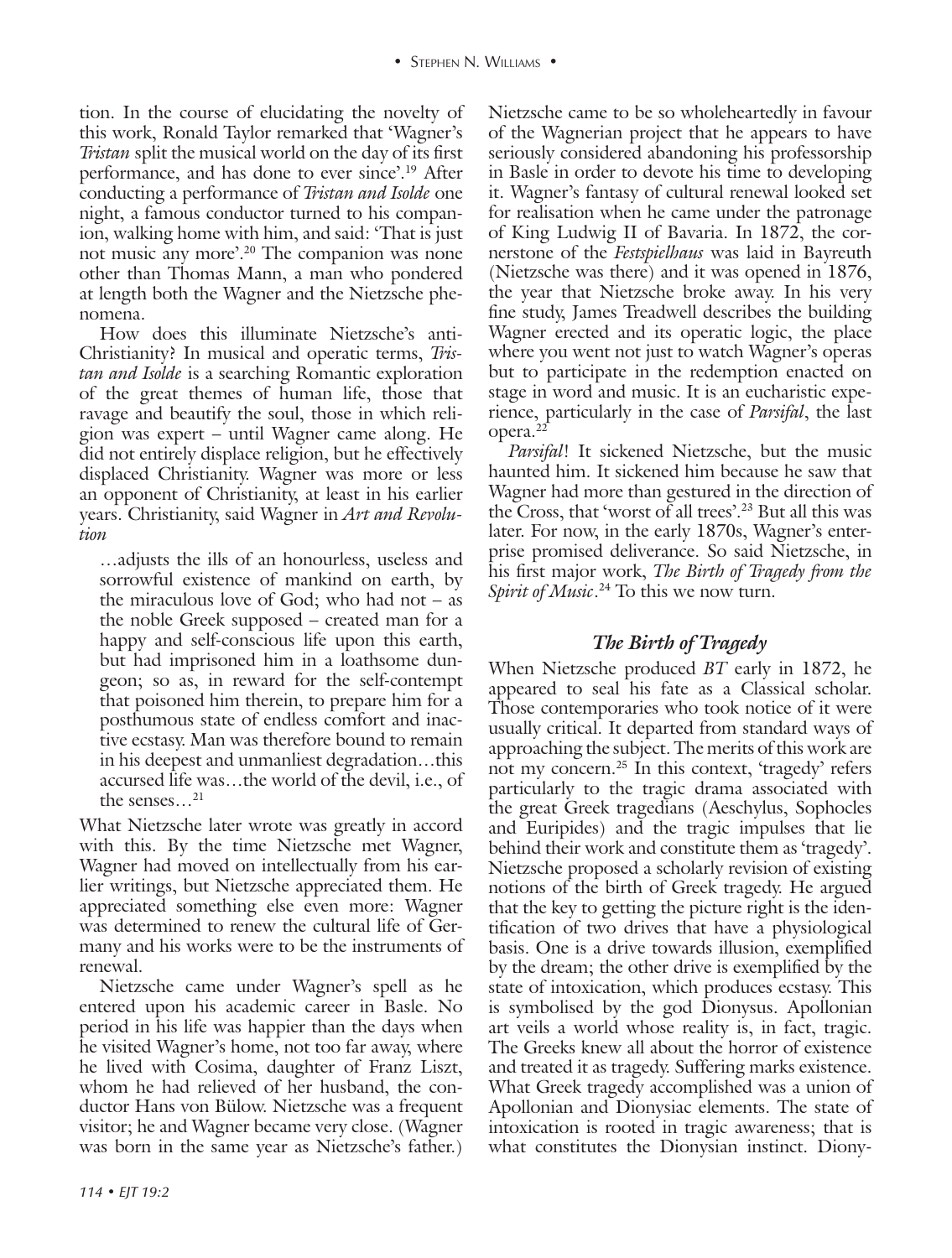sus embraces suffering in the mode of tragic joy, affirming it and being reconciled to the reality of suffering existence which binds together man and nature, man and woman, man and beast. Reality has pain at its heart, but you can behold reality in the transfiguring mirror of art. Tragic drama, the product of Apollonian craftsmanship, is such a mirror.

What I have given here is a broad account of one of the strands in Nietzsche's argument, which he elaborates in a specific thesis about the tragic musical chorus. The entire argument is wrapped up fairly quickly in *BT* because Nietzsche wants to move on to develop two theses.

One is about the historical demise of tragedy. A major part of the fault here lies with Socrates. Socrates enfolds existence in the cloak of rationality. According to Socrates, the exercise of reason leads to virtue and the exercise of virtue to happiness. Thus Socrates subjects existence to rational and moral measure. Tragic life is consequently not appropriated and suffered as our lot. An idealised world, to which humans should aspire, is woven and this is now overlaid on the tapestry of that reality to which tragedy bears authentic witness. Eventually, through the European centuries, a post-tragic scientific culture set in, optimistically masking the stark reality of tragic existence.

The other thesis is about contemporary culture and this is where Wagner comes in. Although contemporary culture is the product of misguided Socratism, there is hope of rejuvenation. Nietzsche gets lyrical at this prospect. The Dionysian spirit is again awakening in and with Wagner. The German spirit is revealed as Dionysian in its depths. Wagner's aesthetic achievement exposes tragic existence in its true light.

My friends, believe as I do in Dionysiac life and in the *re*birth of tragedy. The time of Socratic man is past. Put on wreaths of ivy, take up the *thyrsus* and do not be surprised if tigers and panthers lie down, purring and curling around your legs. Now you must only dare to be tragic human beings, for you will be released and redeemed. You will accompany the festive procession of Dionysos from India to Greece! Put on your armour for a hard fight, but believe in the miracles of your god! (*BT* section 20)

To put it prosaically, we might reduce Nietzsche's thesis here, as he does, to the claim that the 'Dionysiac, with the primal pleasure it perceives even in pain, is the common womb from which both

music and the tragic myth are born' (*BT* 24). If we do not want to put it prosaically, we shall summon to mind his picture of the German knight dreaming his Dionysiac dreams, now awakening and stirring as if towards resuscitation or resurrection.

Nietzsche's hopes were high. His life and hope were largely invested in the Wagnerian prospect and project at this stage of his life. What will happen if the hopes come crashing down? They did. Nietzsche came to see Wagner's world and project as maya, illusion, although he does not formulate it that way in any major published writing. There was more than one reason for the break with Wagner and personalities had a lot to do with it, as was almost bound to be the case where the colourful and domineering Wagner was concerned. But, fundamentally, Nietzsche came to believe that Wagner's work was a flight from life, a denial of life, a grubbing around in the search for some kind of redemption. That means making the Christian mistake all over again. The music itself testifies to this: it is a decadent 'sheer persuasion of the nerves'.26 It is music made sick. In *Nietzsche contra Wagner*, Nietzsche looks back on his Wagnerian period:

I interpreted Wagner's music as an expression of a Dionysian power of the soul; I believed I heard in it the earthquake with which a primordial force of life, damned up from time immemorial, finally vents itself, indifferent to the possibility that everything that calls itself culture today might start tottering.<sup>27</sup>

He had misunderstood.

And so he turned away from Wagner. He took a more hard-headed line and plunged back into the chilling waters of eighteenth century rationalism and scientism, particularly into their more anti-Christian currents. He began to attack Christianity (and Wagner) bitterly. Christianity is not only intellectual nonsense. Spiritually, it makes you vomit. It teaches you to regard yourself as a worm that needs a sick Jehovah to redeem you, leaving you as a submissive wimp grovelling in tear-stained gratitude for deliverance from your miserable little sins.28 And what is sin? Well, when you think of it, what Christians call sin are the sheer impulses of life. When life just flows along in its own course, in its sexual nature, in its aggressions and in sheer natural expression of the will-to-power, what does Christianity do? It condemns it. Accordingly, Nietzsche condemns Christianity:

Wherever there are walls I shall inscribe this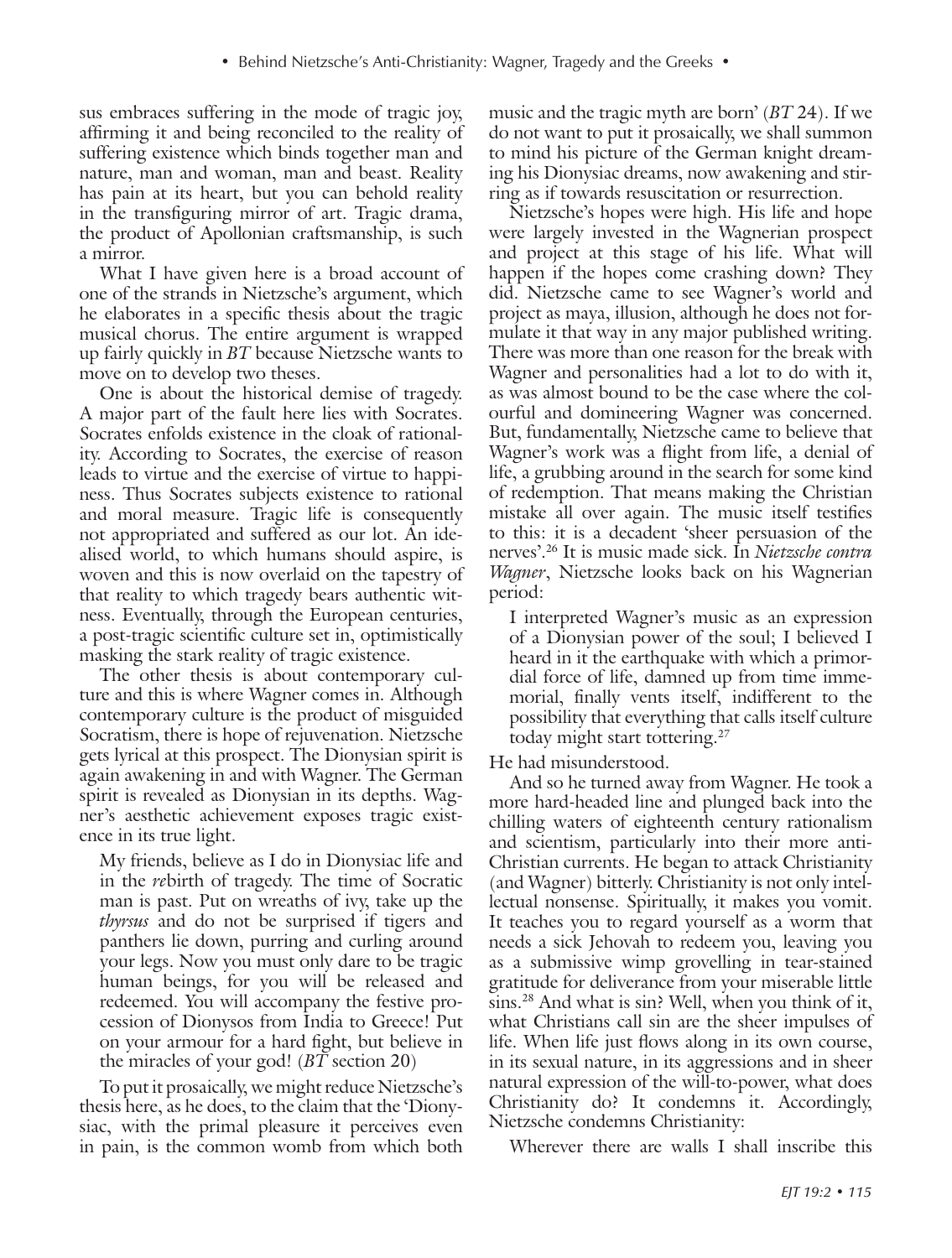eternal accusation against Christianity upon them – I can write in letters which make even the blind see… I call Christianity the *one* great curse, the *one* great intrinsic depravity, the one great instinct for revenge for which no expedient is sufficiently poisonous, secret, subterranean, *petty* – I call it the one immortal blemish of mankind.29

In *BT*, Dionysus is opposed to Apollo. At the end of his life, Dionysus is opposed to the Crucified. Dionysus is the principle of Anti-christ. Dionysus is Nietzsche.

In the streets of Turin, on the morning of January 3, in the Piazza Carlo Alberto, Nietzsche witnessed a horse being beaten by its driver. It broke him. Sobbing, he collapsed, arms around the neck of the horse – Nietzsche, the man who despised the virtue of compassion (*Mitleid*) and denied it positive moral status. It was an amazing real-life imitation of a scene from Dostoevsky's *Crime and Punishment*, which Nietzsche knew (he greatly admired Dostoevsky), where a dream is recorded in which a little boy does much the same with a horse thrashed to death in the public place.30 Nietzsche never recovered sane consciousness. But he still wrote the occasional letter. And sometimes he signed himself: 'the Crucified'.

## **Conclusion**

Is all this simply of historical interest? It is certainly of some enduring psychological interest. For Nietzsche, Wagner, the Greeks and the tragic view of life had replaced the Christianity of his childhood. He had, as it were, exchanged his loves. When a second love is disappointed, it can heighten revulsion towards the first love, that for which it was the substitute. You are certainly not going to go back; you cannot go home again. Nietzsche's view of Christianity in *BT* is not entirely straightforward. Surveying his own work at what turned out to be the end of his days, he referred to the 'profound hostile silence' towards Christianity everywhere evident in that work, although he does say other things too and his retrospective interpretation of *BT* may be called into question.<sup>31</sup> Certainly he has positive things to say in *BT* about Luther's chorale and its relation to the German Reformation, and we might speculate that nothing said in this work would have disabled Nietzsche from ending up where Wagner ended up, with some sort of positive appreciation of Christian symbols. But

this is to multiply speculation uselessly; the nature of Wagner's own development is, in any case, a matter of controversy.

However, our account should be more than historically and psychologically instructive. Nietzsche glosses his own position, that of his culture and, to a large extent, that of ours, in a telling sentence in *The Gay Science*. 'It is no longer our reasons that are decisive against Christianity; it is our taste'.32 For Nietzsche, Christianity was distasteful and not just mistaken. It is the enemy of life and of the senses. His reaction to Christianity was in part generated and in part heightened when he found a practical alternative to it. When that alternative fails, it is spiritually devastating. You have glimpsed greatness, that is, the possibility of a cultural renewal based on the uninhibited and, in a way, sanctified elevation of the senses. We are our senses. We are body. We are the biological life and constellation of bodily drives that we manifest. That is selfhood. So Nietzsche believed. Christianity destroys it by denying it. It is twice hateful, for it is philosophically bad and culturally corrupting.

The elements that I have picked out here motor a great deal of Western opposition to Christianity today. Christianity is more than an intellectual failure; it is the profoundest existential assault. Think of how it spoils a good night out. You turn up to watch a piece of Wagnerian or non-Wagnerian opera in a state of theatrical excitement. You watch and judge the aesthetic wonder of the production, sucked into its music and drama, exiting afterwards with your companion for a good meal and discussion of redemption, love and death, with some good sex to follow. What can beat that? But Christianity frowns upon it. So who on earth wants Christianity after that? To put it less crudely and with rather more profound dignity: from a psychological point of view, how can you regress from the free, rational, autonomous, beautiful, aristocratic, male Greek back toward God and Christianity? I have indicated that behind Nietzsche's anti-Christianity lies his engagement with Wagner, tragedy and the Greeks and it should not be forgotten if we are to take the proper measure of his opposition to it. Does it not sound quite contemporaneous, in the case of the cultured?

Yet Christianity is a funny business, is it not? According to Christianity, sensual enjoyment at its highest is only possible because God has set up a world in which you can get that enjoyment; indeed, he did not only set up the world, he pronounced it good. Nietzsche regarded Christianity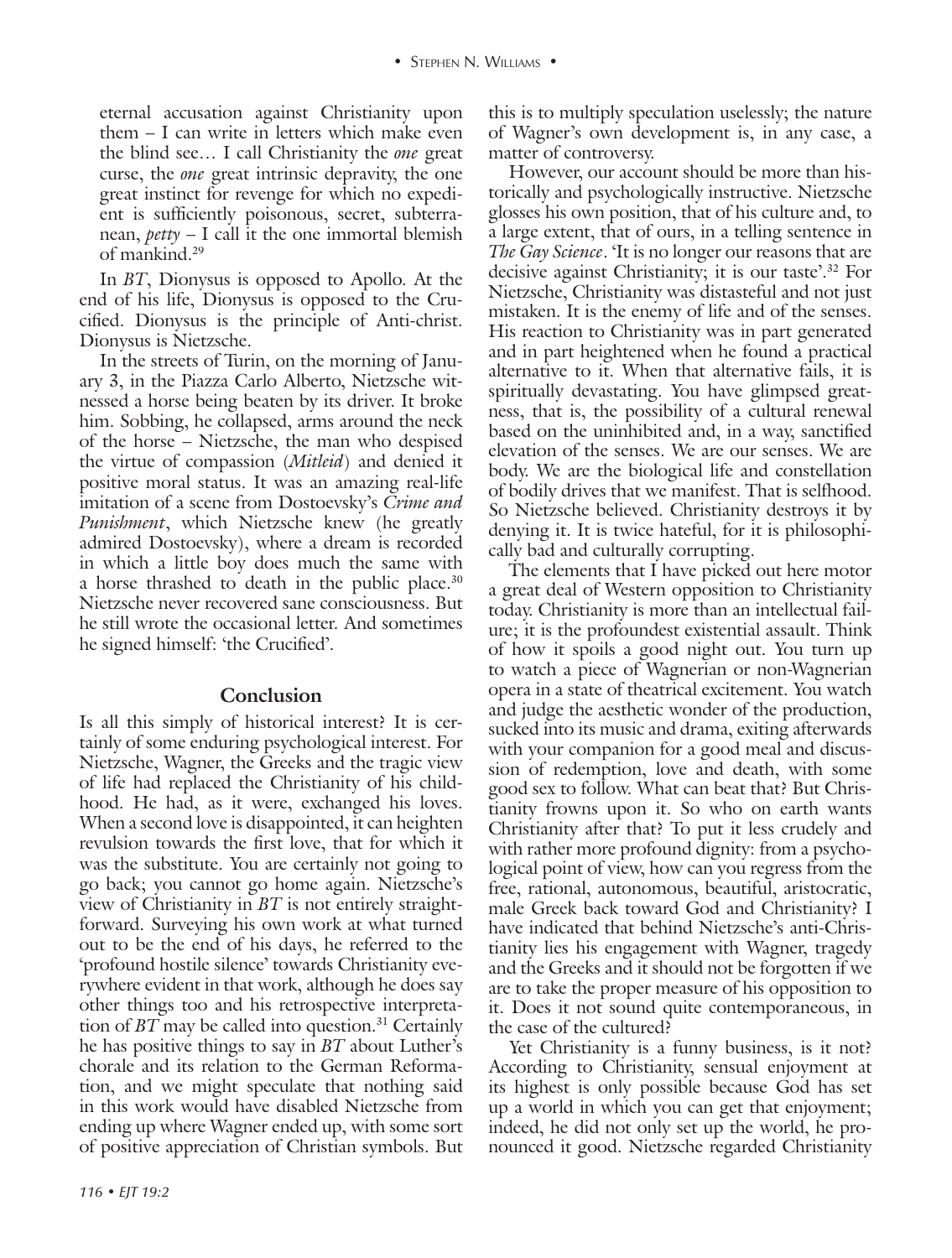as a scheme of sin and redemption, as did Schopenhauer and Wagner, generally speaking. But Christianity speaks of creation before it speaks of sin. And if it teaches you not to spend your life at a Wagnerian opera, one reason is because you have a neighbour down your street or in the next country who is barely going to make it and perhaps will not make it until tomorrow. If it exhorts you to beware of exaggerating reason and make space for faith, it is on account of an empirical foundation to its testimony – a story about some crude and hysterical females babbling about bodies not being in the tomb where dead bodies really ought to stay, once they are safely dead. Christian arithmetic puts together an affirmation of the created order plus an affirmation of the suffering neighbour plus an affirmation of a vacant tomb into the proposition that it might be good to get your soul right with God. The eyes that we train on ancient Greece and the ears that we train to appreciate the strings in the prelude of *Tristan and Isolde* are lodged in a body and bodily existence created by God, and that body and bodily existence must take on board that whole set of affirmations.

Of course, I have omitted something central in Christianity. So I leave virtually the last word to Jorge Luis Borges (1899-1986). His haunting story, 'The Gospel according to Mark', includes this line: 'It also occurred to him that throughout history, humankind has told two stories: the story of a lost ship sailing the Mediterranean seas in quest of a beloved isle, and the story of a god who allows himself to be crucified on Golgotha.<sup>333</sup> A glance at what lay behind Nietzsche's anti-Christianity renews our sense of how these stories have collided more than colluded in the formation of modern European culture.

Professor Stephen Williams (PhD, Yale) teaches at Union Theological College and the Institute of Theology, Queen's University, Belfast.

#### **Notes**

- 1 There are several biographies of Nietzsche. Reginald J. Hollingdale, *Nietzsche: the Man and His Philosophy* (Cambridge: Cambridge University Press, 1999) is good.
- 2 Greater detail in Stephen N. Williams, *The Shadow of the Antichrist: Nietzsche's Critique of Christianity* (Grand Rapids: Baker, 2006).
- 3 G.W.F.Hegel, 'On Classical Studies' in his *Early Theological Writings* (Chicago: University of Chicago Press, 1948) 325-336.
- 4 E.M.Butler, *The Tyranny of Greece over Germany: a Study of the Influence Exercised by Greek Art and Poetry over the Great German Writers of the Eighteenth, Nineteenth and Twentieth Centuries* (Cambridge: Cambridge University Press, 1935).
- 5 Dietrich Bonhoeffer comments on the significance of this in *Ethics* (Minneapolis: Fortress, 2005) 105- 108.
- 6 This is from E.B.Lytton's translated edition of F. von Schiller, *Poems and Ballads* (Edinburgh and London: Blackwood, 1852).
- 7 Selene was the goddess of the moon.
- 8 *Selected Letters of Friedrich Nietzsche* (Chicago and London: University of Chicago Press, 1969), October 9, 1861.
- 9 Although I have quoted here from Walter Kaufmann's edition of Friedrich Nietzsche, *The Will to Power* (New York: Vintage, 1968) section 419, note the 'Introduction' to Rudiger Bittner's edition of Nietzsche's *Writings from the Late Notebooks*  (Cambridge: Cambridge University Press, 2003) for the use of this material.
- 10 F. Hölderlin, *Hyperion and Selected Poems*, ed. E.L. Santner (New York: Continuum, 1994).
- 11 See Joachim Köhler, *Nietzsche's Secret: the interior life of Friedrich Nietzsche* (New Haven and London: Yale University Press, 2002). In connection with Greece, one question that arises here is about Nietzsche's attraction toward the culture of the beautiful naked male.
- 12 *Hyperion*, 128.
- 13 Nietzsche, *The Antichrist in The Twilight of the Idols and The Antichrist* (New York and London: Penguin, 1990) section 61.
- 14 This phrase appears, for instance, in what I understand is the first German comic opera, *Die Meistersinger von Nürnberg*.
- 15 'One thing is certain, that something has happened at Bayreuth…which our children and great-grandchildren will remember': quoted in B.Millington, ed., *The Wagner Compendium: A Guide to Wagner's Life and Music* (London: Thames & Hudson, 1992) 381.
- 16 See Nike Wagner Richard's great-granddaughter – *The Wagners: the Dramas of a Musical Dynasty* (London: Phoenix, 2001).
- 17 Whether readers of the *European Journal of Theology* will live to attend the annual Bayreuth Festival, unless they have tickets, is another matter. Book now, and you may have to wait as much as ten years to attend.
- 18 Derek Watson, *Richard Wagner: a Biography* (London: Dent, 1979) 235.
- 19 Ronald Taylor, *Richard Wagner: His Life, Art and Thought* (London: Elek, 1979) 173.
- 20 Taylor, *Richard Wagner*, 140.
- 21 Wagner, 'Art and Revolution': see Williams, *The Shadow of the Antichrist*, 54-55.